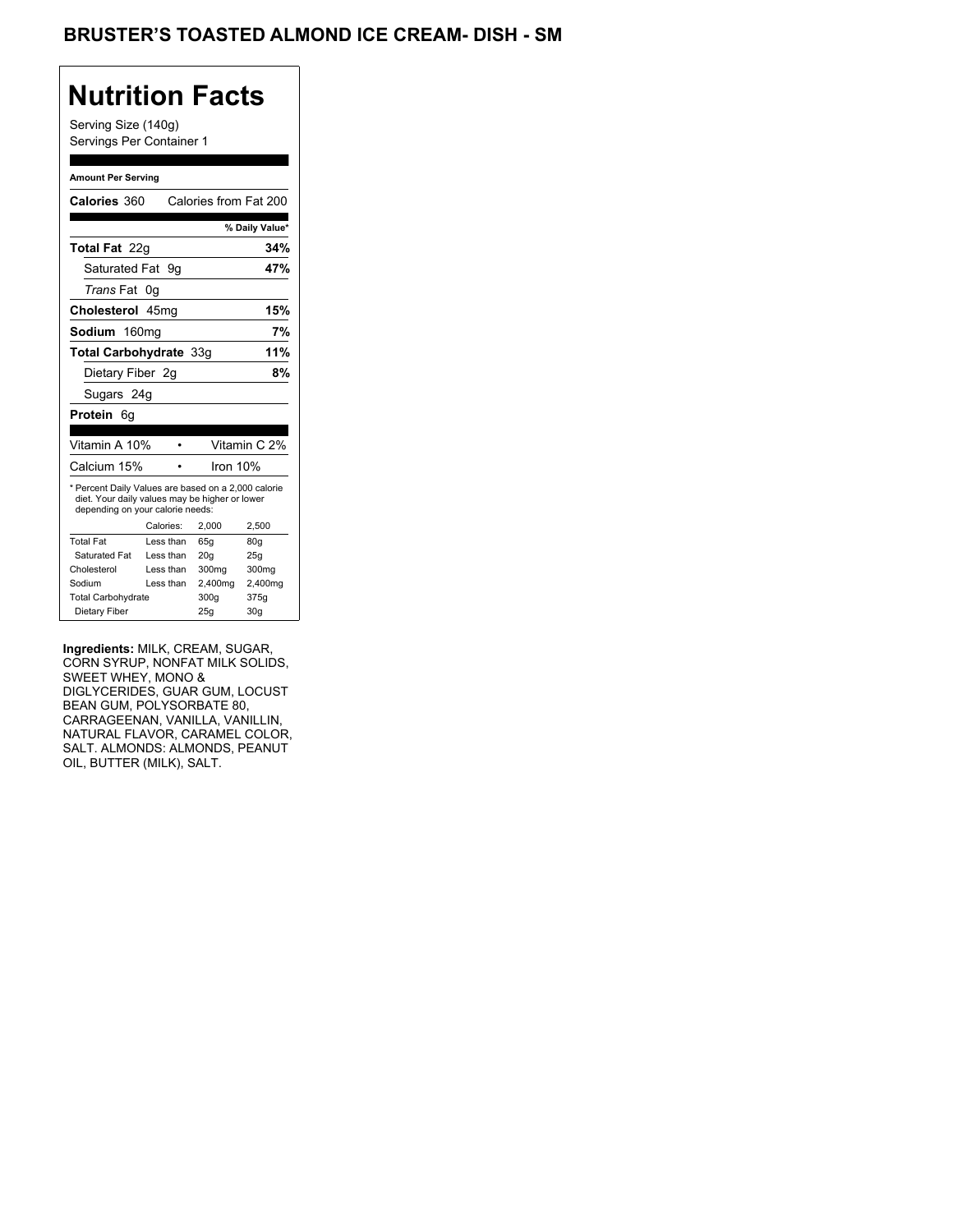## BRUSTER'S TOASTED ALMOND ICE CREAM- DISH - REG

## Nutrition Facts

Serving Size (210g) Servings Per Container 1

#### Amount Per Serving

| Calories 540                                                                                                                              |                  |     | Calories from Fat 300 |          |                |
|-------------------------------------------------------------------------------------------------------------------------------------------|------------------|-----|-----------------------|----------|----------------|
|                                                                                                                                           |                  |     |                       |          | % Daily Value* |
| Total Fat 33g                                                                                                                             |                  |     |                       |          | 51%            |
| Saturated Fat 14g                                                                                                                         |                  |     |                       |          | 71%            |
| Trans Fat                                                                                                                                 | 0g               |     |                       |          |                |
| Cholesterol                                                                                                                               | 65 <sub>mg</sub> |     |                       |          | 22%            |
| Sodium 250mg                                                                                                                              |                  |     |                       |          | 10%            |
| Total Carbohydrate 49g                                                                                                                    |                  |     |                       |          | 16%            |
| Dietary Fiber 3g                                                                                                                          |                  |     |                       |          | 12%            |
| Sugars 36g                                                                                                                                |                  |     |                       |          |                |
| Protein 10g                                                                                                                               |                  |     |                       |          |                |
|                                                                                                                                           |                  |     |                       |          |                |
| Vitamin A 15%                                                                                                                             |                  |     |                       |          | Vitamin C 4%   |
| Calcium 25%                                                                                                                               |                  |     |                       | Iron 15% |                |
| * Percent Daily Values are based on a 2,000 calorie<br>diet. Your daily values may be higher or lower<br>depending on your calorie needs: |                  |     |                       |          |                |
|                                                                                                                                           | Calories:        |     | 2,000                 | 2,500    |                |
| <b>Total Fat</b>                                                                                                                          | Less than        |     | 65q                   | 80q      |                |
| Saturated Fat                                                                                                                             | Less than        |     | 20q                   | 25g      |                |
| Cholesterol                                                                                                                               | Less than        |     | 300mg                 |          | 300mg          |
| Sodium                                                                                                                                    | Less than        |     | 2,400mg               |          | 2,400mg        |
| <b>Total Carbohydrate</b>                                                                                                                 |                  |     | 300g                  | 375g     |                |
| Dietary Fiber                                                                                                                             |                  | 25q | 30 <sub>q</sub>       |          |                |

Ingredients: MILK, CREAM, SUGAR, CORN SYRUP, NONFAT MILK SOLIDS, SWEET WHEY, MONO & DIGLYCERIDES, GUAR GUM, LOCUST BEAN GUM, POLYSORBATE 80, CARRAGEENAN, VANILLA, VANILLIN, NATURAL FLAVOR, CARAMEL COLOR, SALT. ALMONDS: ALMONDS, PEANUT OIL, BUTTER (MILK), SALT.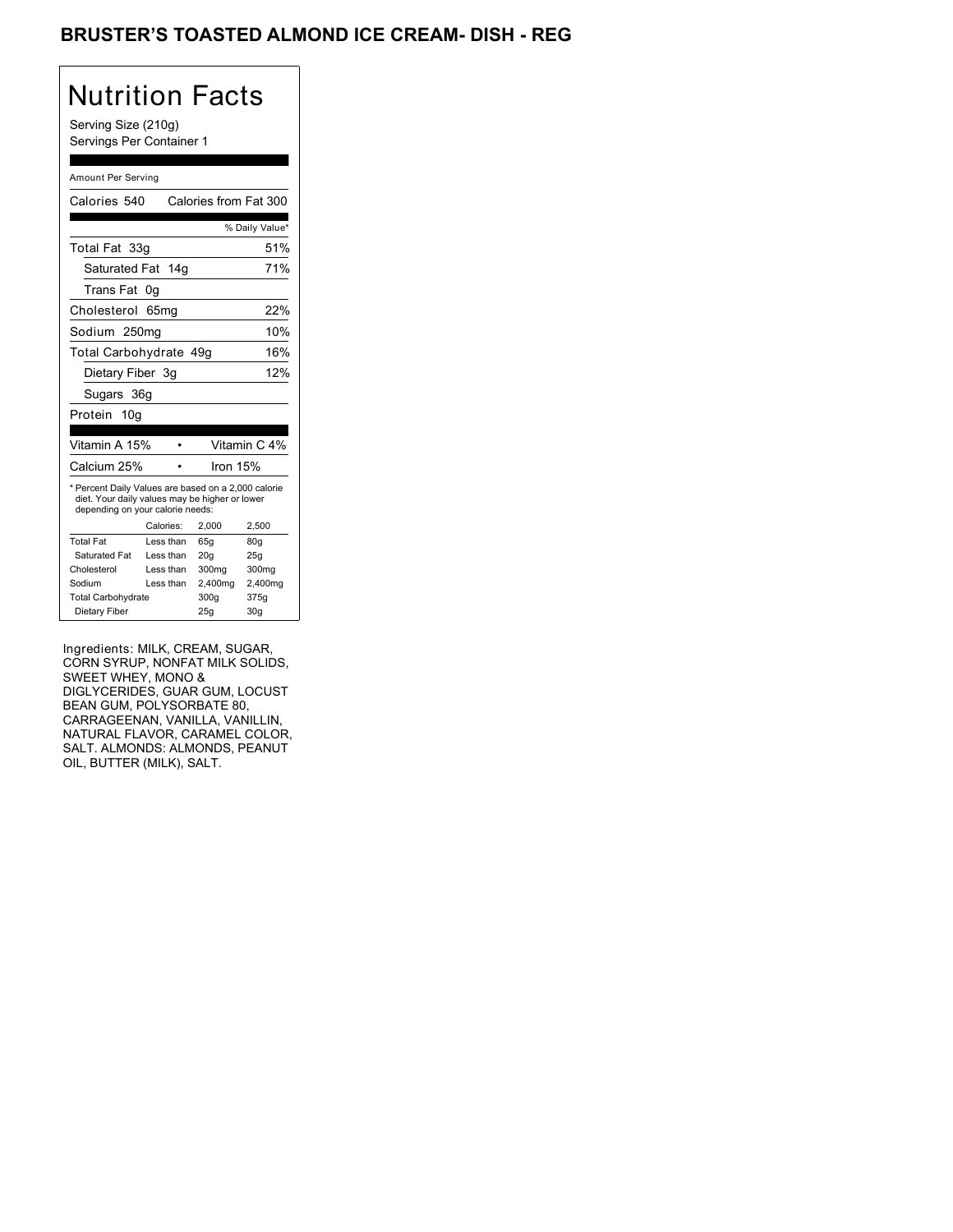## BRUSTER'S TOASTED ALMOND ICE CREAM- DISH - LG

# Nutrition Facts

Serving Size (280g) Servings Per Container 1

#### Amount Per Serving

| Calories 720                                                                                                                              |           |           | Calories from Fat 400 |                 |
|-------------------------------------------------------------------------------------------------------------------------------------------|-----------|-----------|-----------------------|-----------------|
|                                                                                                                                           |           |           |                       | % Daily Value*  |
| Total Fat 44q                                                                                                                             |           |           |                       | 68%             |
| Saturated Fat 19g                                                                                                                         |           |           |                       | 94%             |
| Trans Fat                                                                                                                                 | 0g        |           |                       |                 |
| Cholesterol 90mg                                                                                                                          |           |           |                       | 29%             |
| Sodium 330mg                                                                                                                              |           |           |                       | 14%             |
| Total Carbohydrate                                                                                                                        |           |           | 66q                   | 22%             |
| Dietary Fiber 4q                                                                                                                          |           |           |                       | 16%             |
| Sugars 48g                                                                                                                                |           |           |                       |                 |
| Protein 13g                                                                                                                               |           |           |                       |                 |
|                                                                                                                                           |           |           |                       |                 |
| Vitamin A 20%                                                                                                                             |           |           |                       | Vitamin C 6%    |
| Calcium 30%                                                                                                                               |           |           | Iron 20%              |                 |
| * Percent Daily Values are based on a 2,000 calorie<br>diet. Your daily values may be higher or lower<br>depending on your calorie needs: |           |           |                       |                 |
|                                                                                                                                           | Calories: |           | 2.000                 | 2,500           |
| <b>Total Fat</b>                                                                                                                          | Less than |           | 65q                   | 80q             |
| Saturated Fat                                                                                                                             | Less than |           | 20q                   | 25q             |
| Cholesterol                                                                                                                               | Less than |           | 300mg                 | 300mg           |
| Sodium                                                                                                                                    |           | Less than | 2,400mg               | 2,400mg         |
| <b>Total Carbohydrate</b>                                                                                                                 |           |           | 300a                  | 375g            |
| Dietary Fiber                                                                                                                             |           |           | 25q                   | 30 <sub>g</sub> |

Ingredients: MILK, CREAM, SUGAR, CORN SYRUP, NONFAT MILK SOLIDS, SWEET WHEY, MONO & DIGLYCERIDES, GUAR GUM, LOCUST BEAN GUM, POLYSORBATE 80, CARRAGEENAN, VANILLA, VANILLIN, NATURAL FLAVOR, CARAMEL COLOR, SALT. ALMONDS: ALMONDS, PEANUT OIL, BUTTER (MILK), SALT.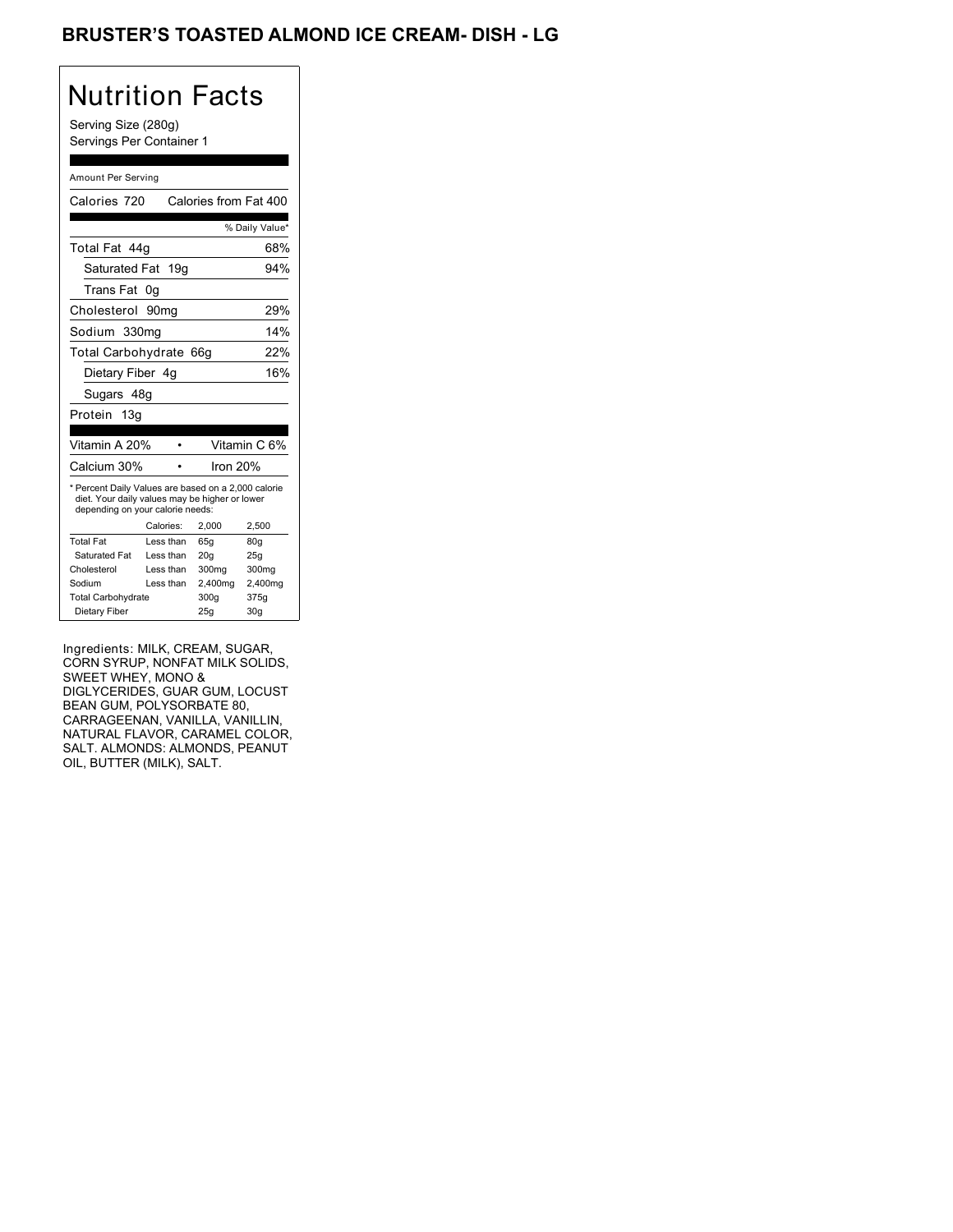## BRUSTER'S TOASTED ALMOND ICE CREAM- SUGAR CONE - SM

# Nutrition Facts

Serving Size (153g) Servings Per Container 1

### Amount Per Serving

| Calories 410           | Calories from Fat 200                               |
|------------------------|-----------------------------------------------------|
|                        | % Daily Value*                                      |
| Total Fat 22g          | 35%                                                 |
| Saturated Fat 9g       | 47%                                                 |
| Trans Fat 0q           |                                                     |
| Cholesterol 45mg       | 15%                                                 |
| Sodium 180mg           | 8%                                                  |
| Total Carbohydrate 45g | 15%                                                 |
| Dietary Fiber 2g       | 8%                                                  |
| Sugars 27g             |                                                     |
| Protein 7q             |                                                     |
| Vitamin A 10%          | Vitamin C 2%                                        |
| Calcium 20%            | Iron 10%                                            |
| diet.                  | * Percent Daily Values are based on a 2,000 calorie |

Ingredients: MILK, CREAM, SUGAR, CORN SYRUP, NONFAT MILK SOLIDS, SWEET WHEY, MONO & DIGLYCERIDES, GUAR GUM, LOCUST BEAN GUM, POLYSORBATE 80, CARRAGEENAN, VANILLA, VANILLIN, NATURAL FLAVOR, CARAMEL COLOR, SALT. ALMONDS: ALMONDS, PEANUT OIL, BUTTER (MILK), SALT. SUGAR CONE: ENRICHED WHEAT FLOUR (ENRICHED WITH NIACIN, REDUCED IRON, THIAMIN MONONITRATE, RIBOFLAVIN, FOLIC ACID), TAPIOCA FLOUR, SUGAR, VEGETABLE SHORTENING (SOYBEAN AND/OR CANOLA OIL, MODIFIED PALM OIL, SOY LECITHIN, AND/OR PARTIALLY HYDROGENATED SOYBEAN OIL), OAT FIBER AND/OR VEGETABLE FIBER, SALT, CARAMEL COLOR, ARTIFICIAL FLAVOR, SOY LECITHIN.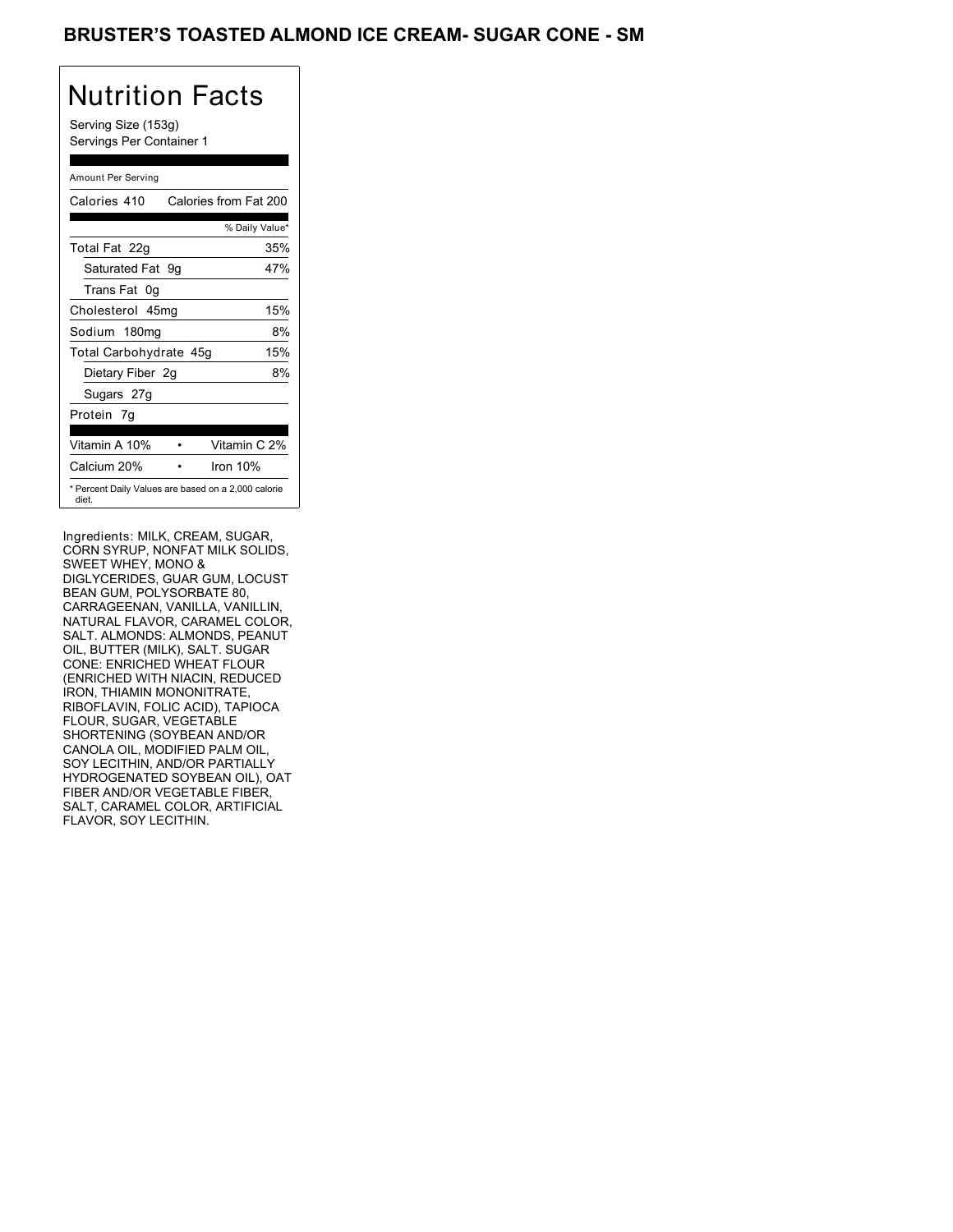## BRUSTER'S TOASTED ALMOND ICE CREAM- SUGAR CONE - REG

# Nutrition Facts

Serving Size (223g) Servings Per Container 1

### Amount Per Serving

| Calories 590           | Calories from Fat 300                               |
|------------------------|-----------------------------------------------------|
|                        | % Daily Value*                                      |
| Total Fat 34g          | 52%                                                 |
| Saturated Fat 14g      | 71%                                                 |
| Trans Fat 0q           |                                                     |
| Cholesterol 65mg       | 22%                                                 |
| Sodium 270mg           | 11%                                                 |
| Total Carbohydrate 61g | 20%                                                 |
| Dietary Fiber 3g       | 12%                                                 |
| Sugars 39g             |                                                     |
| Protein 10g            |                                                     |
| Vitamin A 15%          | Vitamin C 4%                                        |
| Calcium 25%            | Iron $20%$                                          |
| diet.                  | * Percent Daily Values are based on a 2,000 calorie |

Ingredients: MILK, CREAM, SUGAR, CORN SYRUP, NONFAT MILK SOLIDS, SWEET WHEY, MONO & DIGLYCERIDES, GUAR GUM, LOCUST BEAN GUM, POLYSORBATE 80, CARRAGEENAN, VANILLA, VANILLIN, NATURAL FLAVOR, CARAMEL COLOR, SALT. ALMONDS: ALMONDS, PEANUT OIL, BUTTER (MILK), SALT. SUGAR CONE: ENRICHED WHEAT FLOUR (ENRICHED WITH NIACIN, REDUCED IRON, THIAMIN MONONITRATE, RIBOFLAVIN, FOLIC ACID), TAPIOCA FLOUR, SUGAR, VEGETABLE SHORTENING (SOYBEAN AND/OR CANOLA OIL, MODIFIED PALM OIL, SOY LECITHIN, AND/OR PARTIALLY HYDROGENATED SOYBEAN OIL), OAT FIBER AND/OR VEGETABLE FIBER, SALT, CARAMEL COLOR, ARTIFICIAL FLAVOR, SOY LECITHIN.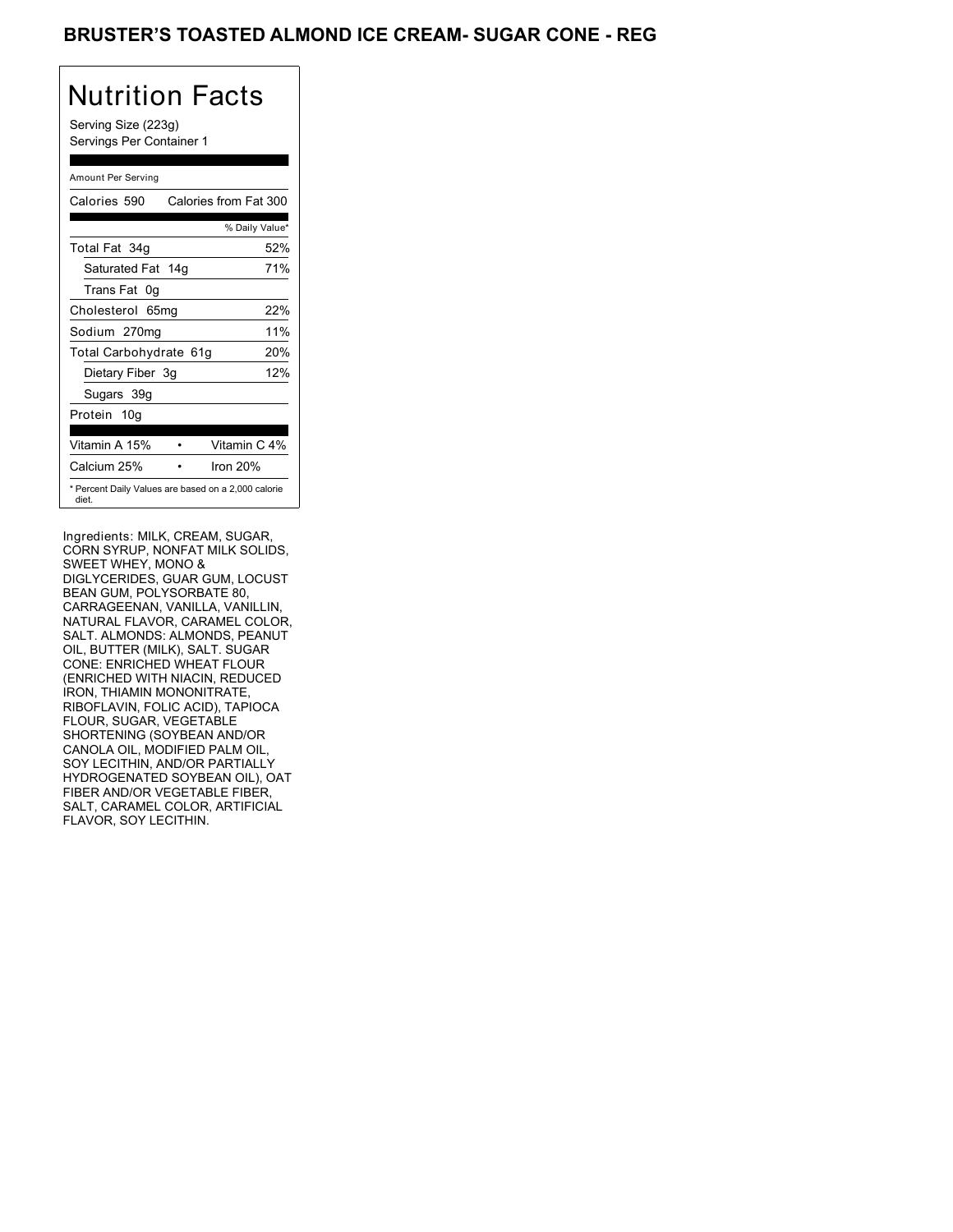## BRUSTER'S TOASTED ALMOND ICE CREAM- SUGAR CONE - LG

# Nutrition Facts

Serving Size (293g) Servings Per Container 1

### Amount Per Serving

| Calories 770           | Calories from Fat 400                               |
|------------------------|-----------------------------------------------------|
|                        | % Daily Value*                                      |
| Total Fat 45g          | 69%                                                 |
| Saturated Fat 19g      | 94%                                                 |
| Trans Fat 0q           |                                                     |
| Cholesterol 90mg       | 29%                                                 |
| Sodium 350mg           | 15%                                                 |
| Total Carbohydrate 78g | 26%                                                 |
| Dietary Fiber 4g       | 16%                                                 |
| Sugars 51g             |                                                     |
| Protein 13g            |                                                     |
| Vitamin A 20%          | Vitamin C 6%                                        |
| Calcium 35%            | Iron $25%$                                          |
| diet.                  | * Percent Daily Values are based on a 2,000 calorie |

Ingredients: MILK, CREAM, SUGAR, CORN SYRUP, NONFAT MILK SOLIDS, SWEET WHEY, MONO & DIGLYCERIDES, GUAR GUM, LOCUST BEAN GUM, POLYSORBATE 80, CARRAGEENAN, VANILLA, VANILLIN, NATURAL FLAVOR, CARAMEL COLOR, SALT. ALMONDS: ALMONDS, PEANUT OIL, BUTTER (MILK), SALT. SUGAR CONE: ENRICHED WHEAT FLOUR (ENRICHED WITH NIACIN, REDUCED IRON, THIAMIN MONONITRATE, RIBOFLAVIN, FOLIC ACID), TAPIOCA FLOUR, SUGAR, VEGETABLE SHORTENING (SOYBEAN AND/OR CANOLA OIL, MODIFIED PALM OIL, SOY LECITHIN, AND/OR PARTIALLY HYDROGENATED SOYBEAN OIL), OAT FIBER AND/OR VEGETABLE FIBER, SALT, CARAMEL COLOR, ARTIFICIAL FLAVOR, SOY LECITHIN.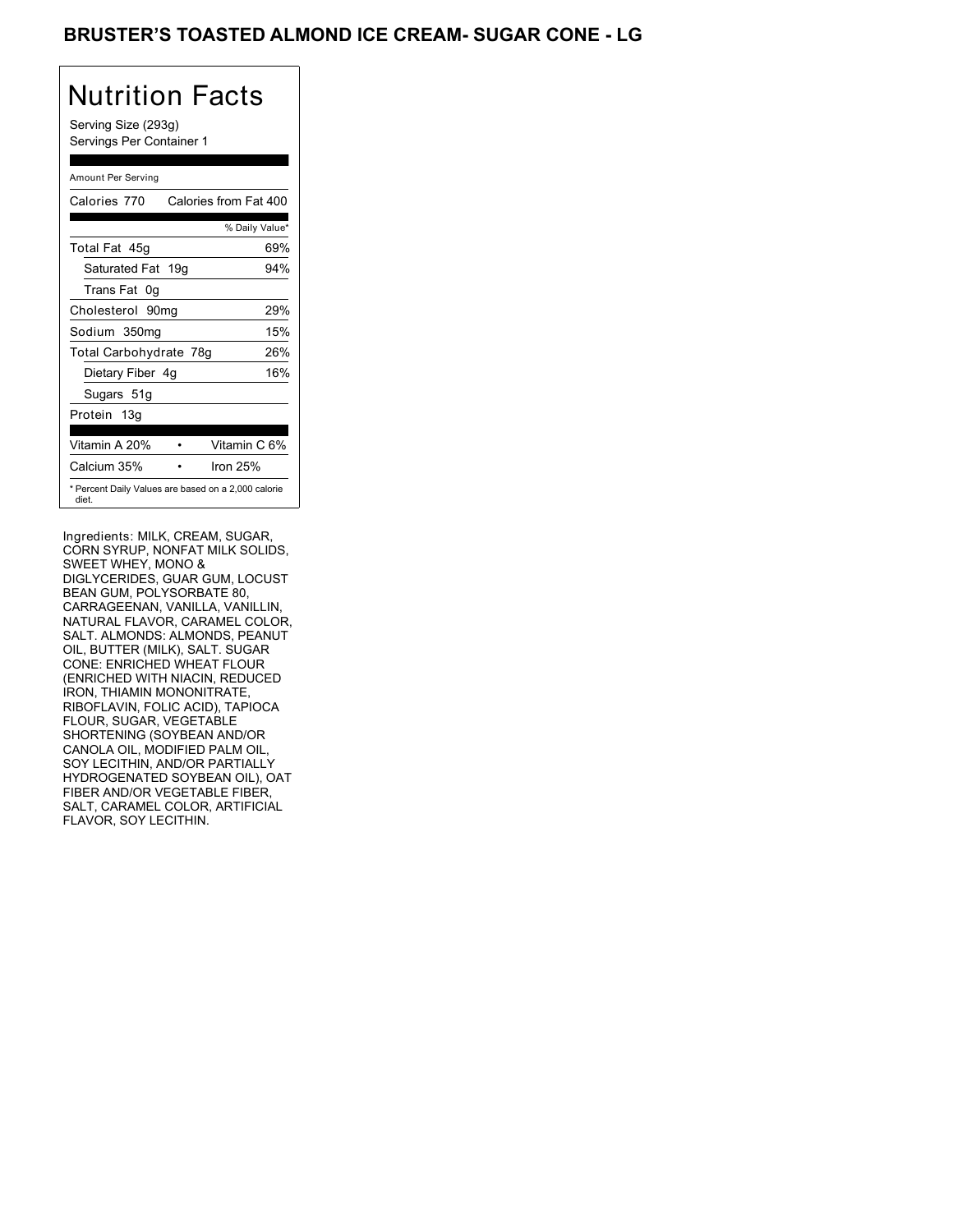## BRUSTER'S TOASTED ALMOND ICE CREAM- CAKE CONE - SM

## Nutrition Facts

Serving Size (146g) Servings Per Container 1

### Amount Per Serving

| Calories 380           | Calories from Fat 200                               |
|------------------------|-----------------------------------------------------|
|                        | % Daily Value*                                      |
| Total Fat 22g          | 34%                                                 |
| Saturated Fat 9g       | 47%                                                 |
| Trans Fat 0q           |                                                     |
| Cholesterol 45mg       | 15%                                                 |
| Sodium 170mg           | 7%                                                  |
| Total Carbohydrate 38g | 13%                                                 |
| Dietary Fiber 2g       | 8%                                                  |
| Sugars 24g             |                                                     |
| Protein 7q             |                                                     |
| Vitamin A 10%          | Vitamin C 2%                                        |
| Calcium 15%            | Iron 10%                                            |
| diet.                  | * Percent Daily Values are based on a 2,000 calorie |

Ingredients: MILK, CREAM, SUGAR, CORN SYRUP, NONFAT MILK SOLIDS, SWEET WHEY, MONO & DIGLYCERIDES, GUAR GUM, LOCUST BEAN GUM, POLYSORBATE 80, CARRAGEENAN, VANILLA, VANILLIN, NATURAL FLAVOR, CARAMEL COLOR, SALT. ALMONDS: ALMONDS, PEANUT OIL, BUTTER (MILK), SALT. CAKE CONE: ENRICHED WHEAT FLOUR (ENRICHED WITH NIACIN, REDUCED IRON, THIAMIN MONONITRATE, RIBOFLAVIN, FOLIC ACID), TAPIOCA FLOUR, SUGAR, VEGETABLE OIL SHORTENING (SOYBEAN AND/OR CANOLA OIL, MODIFIED PALM OIL, SOY LECITHIN, AND/OR PARTIALLY HYDROGENATED SOYBEAN OIL), LEAVENING (SODIUM BICARBONATE, AMMONIUM BICARBONATE), SALT, NATURAL FLAVOR, ANNATTO (VEGETABLE COLOR).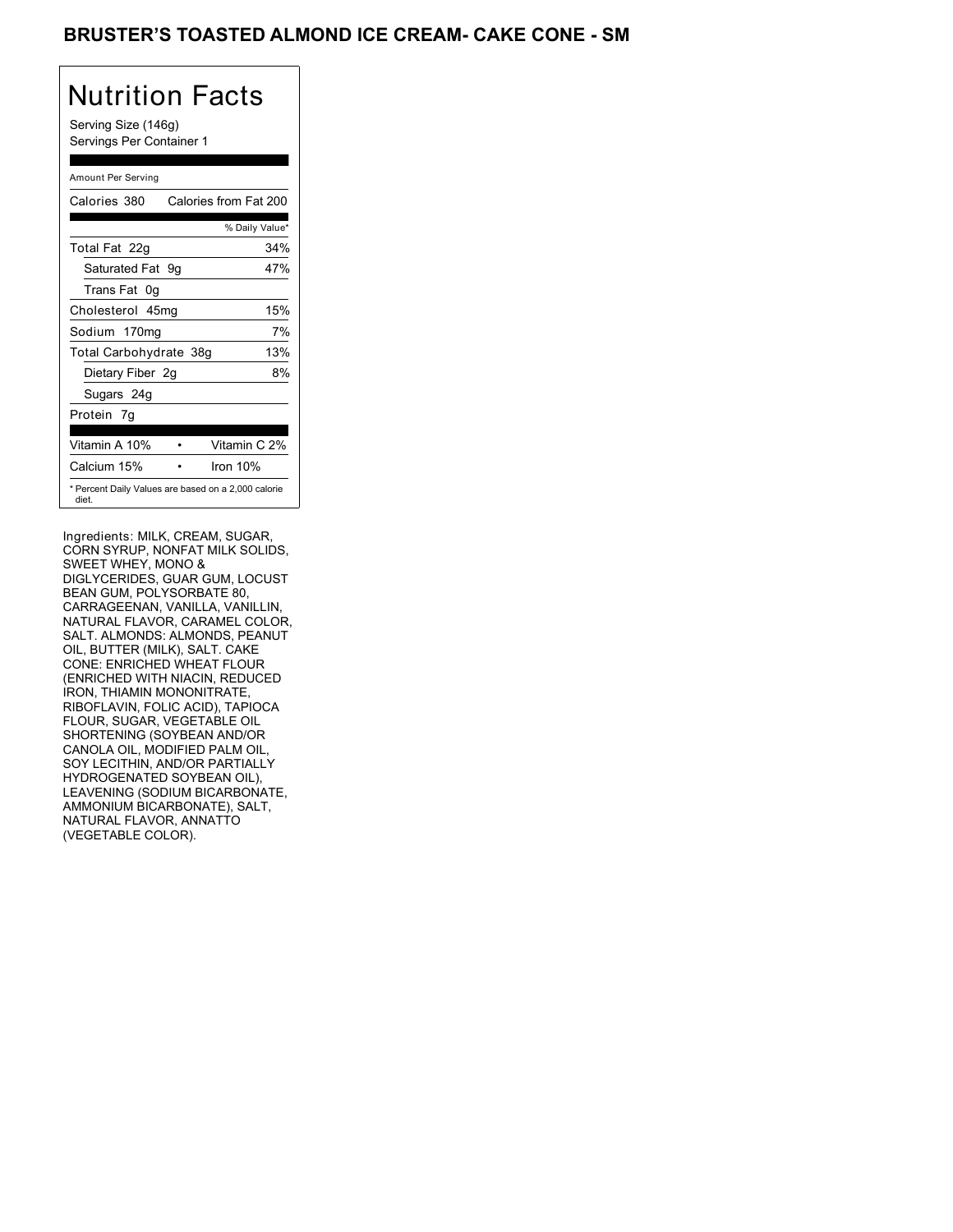## BRUSTER'S TOASTED ALMOND ICE CREAM- CAKE CONE - REG

# Nutrition Facts

Serving Size (216g) Servings Per Container 1

### Amount Per Serving

| Calories 560           | Calories from Fat 300                               |
|------------------------|-----------------------------------------------------|
|                        | % Daily Value*                                      |
| Total Fat 33g          | 51%                                                 |
| Saturated Fat 14g      | 71%                                                 |
| Trans Fat 0q           |                                                     |
| Cholesterol 65mg       | 22%                                                 |
| Sodium 260mg           | 11%                                                 |
| Total Carbohydrate 54g | 18%                                                 |
| Dietary Fiber 3g       | 12%                                                 |
| Sugars 36g             |                                                     |
| Protein 10q            |                                                     |
|                        |                                                     |
| Vitamin A 15%          | Vitamin C 4%                                        |
| Calcium 25%            | Iron $20%$                                          |
| diet.                  | * Percent Daily Values are based on a 2,000 calorie |

Ingredients: MILK, CREAM, SUGAR, CORN SYRUP, NONFAT MILK SOLIDS, SWEET WHEY, MONO & DIGLYCERIDES, GUAR GUM, LOCUST BEAN GUM, POLYSORBATE 80, CARRAGEENAN, VANILLA, VANILLIN, NATURAL FLAVOR, CARAMEL COLOR, SALT. ALMONDS: ALMONDS, PEANUT OIL, BUTTER (MILK), SALT. CAKE CONE: ENRICHED WHEAT FLOUR (ENRICHED WITH NIACIN, REDUCED IRON, THIAMIN MONONITRATE, RIBOFLAVIN, FOLIC ACID), TAPIOCA FLOUR, SUGAR, VEGETABLE OIL SHORTENING (SOYBEAN AND/OR CANOLA OIL, MODIFIED PALM OIL, SOY LECITHIN, AND/OR PARTIALLY HYDROGENATED SOYBEAN OIL), LEAVENING (SODIUM BICARBONATE, AMMONIUM BICARBONATE), SALT, NATURAL FLAVOR, ANNATTO (VEGETABLE COLOR).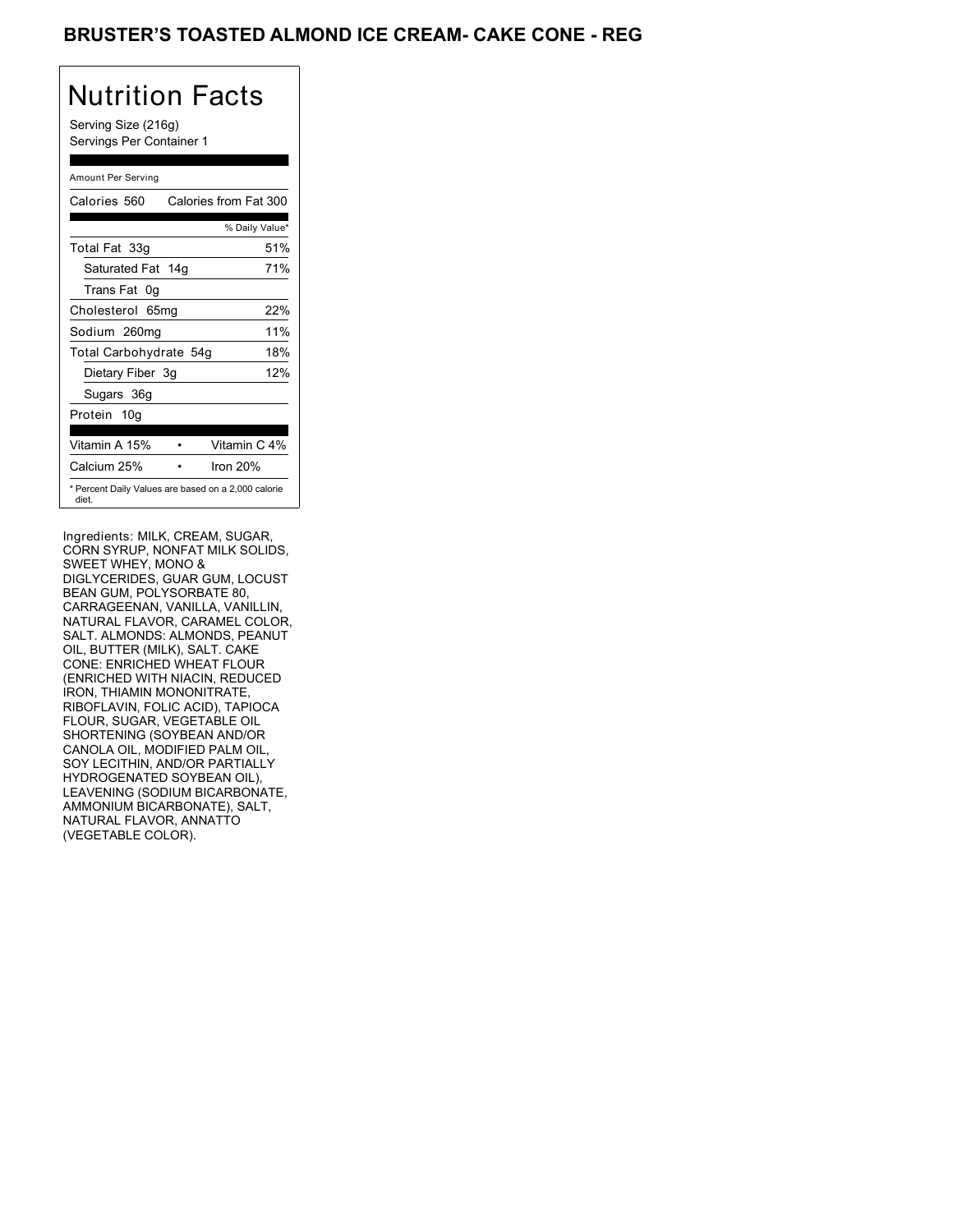## BRUSTER'S TOASTED ALMOND ICE CREAM- CAKE CONE - LG

# Nutrition Facts

Serving Size (286g) Servings Per Container 1

### Amount Per Serving

| Calories 740           | Calories from Fat 400                               |
|------------------------|-----------------------------------------------------|
|                        | % Daily Value*                                      |
| Total Fat 45g          | 68%                                                 |
| Saturated Fat 19g      | 94%                                                 |
| Trans Fat 0q           |                                                     |
| Cholesterol 90mg       | 29%                                                 |
| Sodium 340mg           | 14%                                                 |
| Total Carbohydrate 71g | 24%                                                 |
| Dietary Fiber 4g       | 16%                                                 |
| Sugars 48g             |                                                     |
| Protein 13g            |                                                     |
|                        |                                                     |
| Vitamin A 20%          | Vitamin C 6%                                        |
| Calcium 30%            | Iron 25%                                            |
| diet.                  | * Percent Daily Values are based on a 2,000 calorie |

Ingredients: MILK, CREAM, SUGAR, CORN SYRUP, NONFAT MILK SOLIDS, SWEET WHEY, MONO & DIGLYCERIDES, GUAR GUM, LOCUST BEAN GUM, POLYSORBATE 80, CARRAGEENAN, VANILLA, VANILLIN, NATURAL FLAVOR, CARAMEL COLOR, SALT. ALMONDS: ALMONDS, PEANUT OIL, BUTTER (MILK), SALT. CAKE CONE: ENRICHED WHEAT FLOUR (ENRICHED WITH NIACIN, REDUCED IRON, THIAMIN MONONITRATE, RIBOFLAVIN, FOLIC ACID), TAPIOCA FLOUR, SUGAR, VEGETABLE OIL SHORTENING (SOYBEAN AND/OR CANOLA OIL, MODIFIED PALM OIL, SOY LECITHIN, AND/OR PARTIALLY HYDROGENATED SOYBEAN OIL), LEAVENING (SODIUM BICARBONATE, AMMONIUM BICARBONATE), SALT, NATURAL FLAVOR, ANNATTO (VEGETABLE COLOR).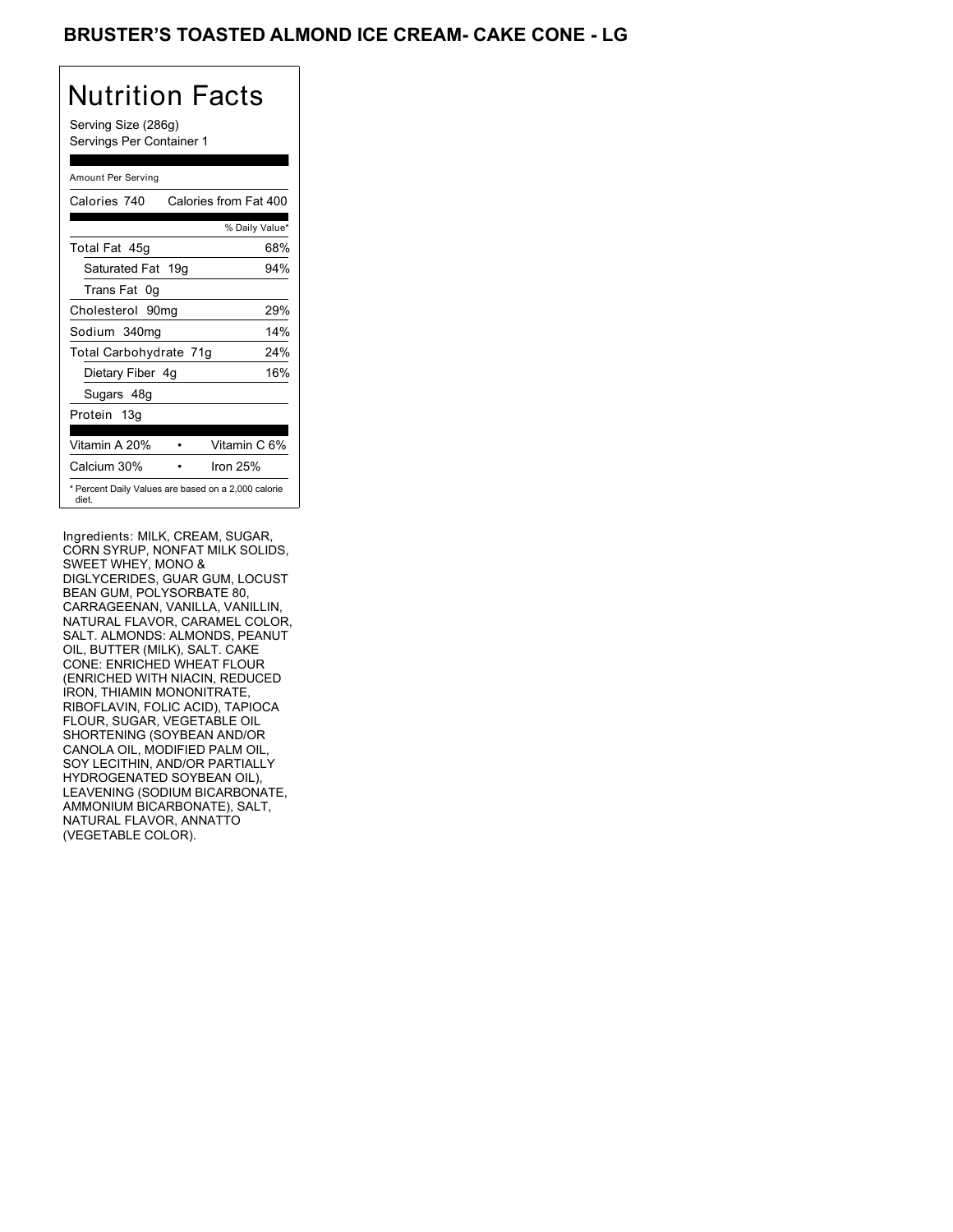## BRUSTER'S TOASTED ALMOND ICE CREAM- WAFFLE CONE - SM

## Nutrition Facts

Serving Size (170g) Servings Per Container 1

### Amount Per Serving

| Calories 480           | Calories from Fat 230                               |
|------------------------|-----------------------------------------------------|
|                        | % Daily Value*                                      |
| Total Fat 25g          | 39%                                                 |
| Saturated Fat 10g      | 51%                                                 |
| Trans Fat 0q           |                                                     |
| Cholesterol 50mg       | 17%                                                 |
| Sodium 160mg           | 7%                                                  |
| Total Carbohydrate 56g | 19%                                                 |
| Dietary Fiber 2g       | 8%                                                  |
| Sugars 34g             |                                                     |
| Protein 8q             |                                                     |
| Vitamin A 10%          | Vitamin C 2%                                        |
| Calcium 15%            | Iron 15%                                            |
| diet.                  | * Percent Daily Values are based on a 2,000 calorie |

Ingredients: MILK, CREAM, SUGAR, CORN SYRUP, NONFAT MILK SOLIDS, SWEET WHEY, MONO & DIGLYCERIDES, GUAR GUM, LOCUST BEAN GUM, POLYSORBATE 80, CARRAGEENAN, VANILLA, VANILLIN, NATURAL FLAVOR, CARAMEL COLOR, SALT. ALMONDS: ALMONDS, PEANUT OIL, BUTTER (MILK), SALT. WAFFLE CONE: ENRICHED BLEACHED WHEAT FLOUR (ENRICHED WITH NIACIN, REDUCED IRON, THIAMIN MONONITRATE, RIBOFLAVIN, FOLIC ACID), SUGAR, VEGETABLE SHORTENING (PARTIALLY HYDROGENATED SOYBEAN AND COTTONSEED OILS), WHOLE EGG, ARTIFICIAL FLAVOR (INCLUDING MALTODEXTRIN, MODIFIED CORNSTARCH, BUTTER, BUTTERMILK), DEXTROSE, SOY LECITHIN, ARTIFICIAL VANILLA FLAVOR.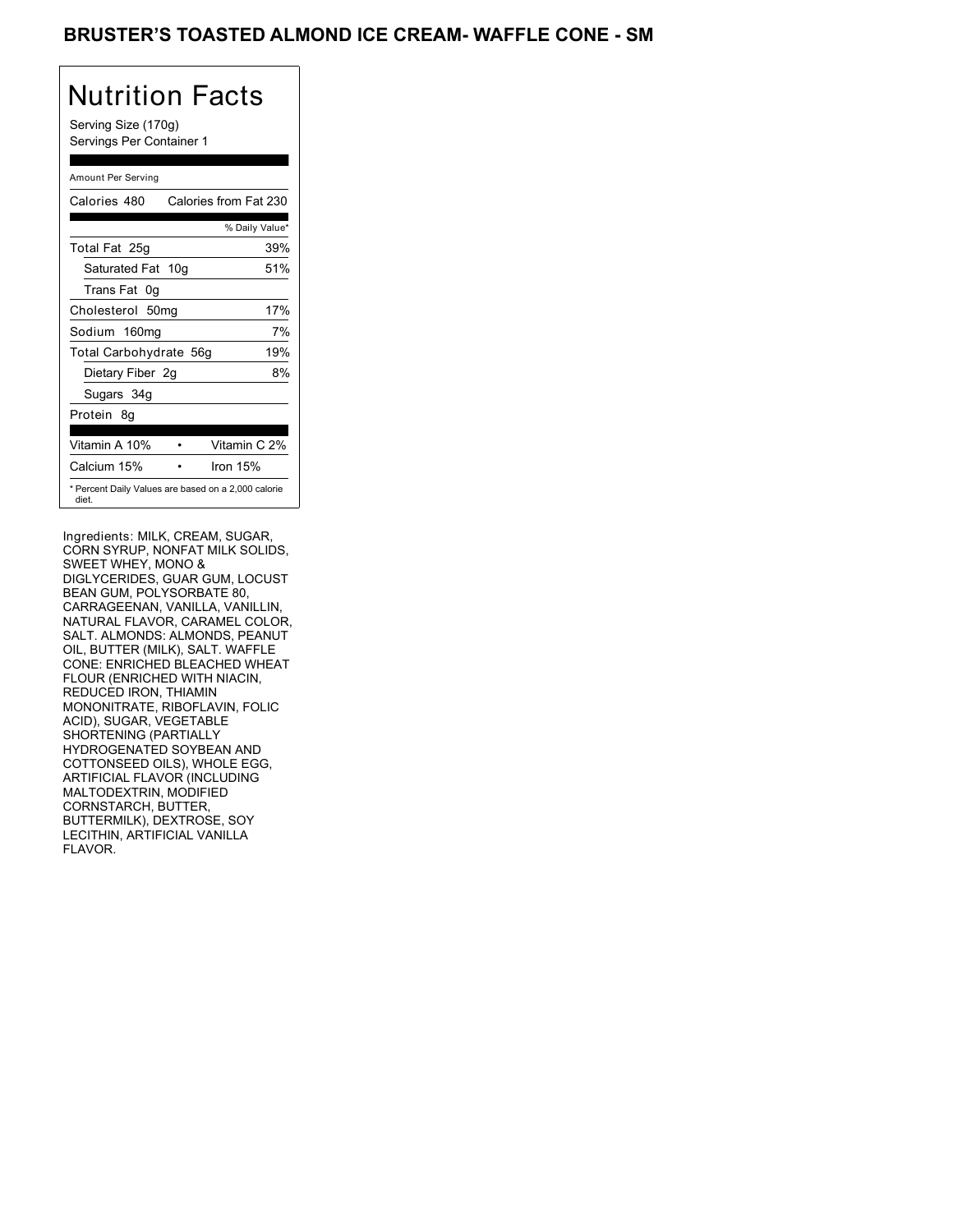## BRUSTER'S TOASTED ALMOND ICE CREAM- WAFFLE CONE - REG

## Nutrition Facts

Serving Size (240g) Servings Per Container 1

### Amount Per Serving

| Calories 660           | Calories from Fat 330                               |
|------------------------|-----------------------------------------------------|
|                        | % Daily Value*                                      |
| Total Fat 36g          | 56%                                                 |
| Saturated Fat 15g      | 75%                                                 |
| Trans Fat 0q           |                                                     |
| Cholesterol 75mg       | 25%                                                 |
| Sodium 250mg           | 10%                                                 |
| Total Carbohydrate 72g | 24%                                                 |
| Dietary Fiber 3g       | 12%                                                 |
| Sugars 46g             |                                                     |
| Protein 11g            |                                                     |
| Vitamin A 15%          | Vitamin C 4%                                        |
| Calcium 25%            | Iron $20%$                                          |
| diet.                  | * Percent Daily Values are based on a 2,000 calorie |

Ingredients: MILK, CREAM, SUGAR, CORN SYRUP, NONFAT MILK SOLIDS, SWEET WHEY, MONO & DIGLYCERIDES, GUAR GUM, LOCUST BEAN GUM, POLYSORBATE 80, CARRAGEENAN, VANILLA, VANILLIN, NATURAL FLAVOR, CARAMEL COLOR, SALT. ALMONDS: ALMONDS, PEANUT OIL, BUTTER (MILK), SALT. WAFFLE CONE: ENRICHED BLEACHED WHEAT FLOUR (ENRICHED WITH NIACIN, REDUCED IRON, THIAMIN MONONITRATE, RIBOFLAVIN, FOLIC ACID), SUGAR, VEGETABLE SHORTENING (PARTIALLY HYDROGENATED SOYBEAN AND COTTONSEED OILS), WHOLE EGG, ARTIFICIAL FLAVOR (INCLUDING MALTODEXTRIN, MODIFIED CORNSTARCH, BUTTER, BUTTERMILK), DEXTROSE, SOY LECITHIN, ARTIFICIAL VANILLA FLAVOR.